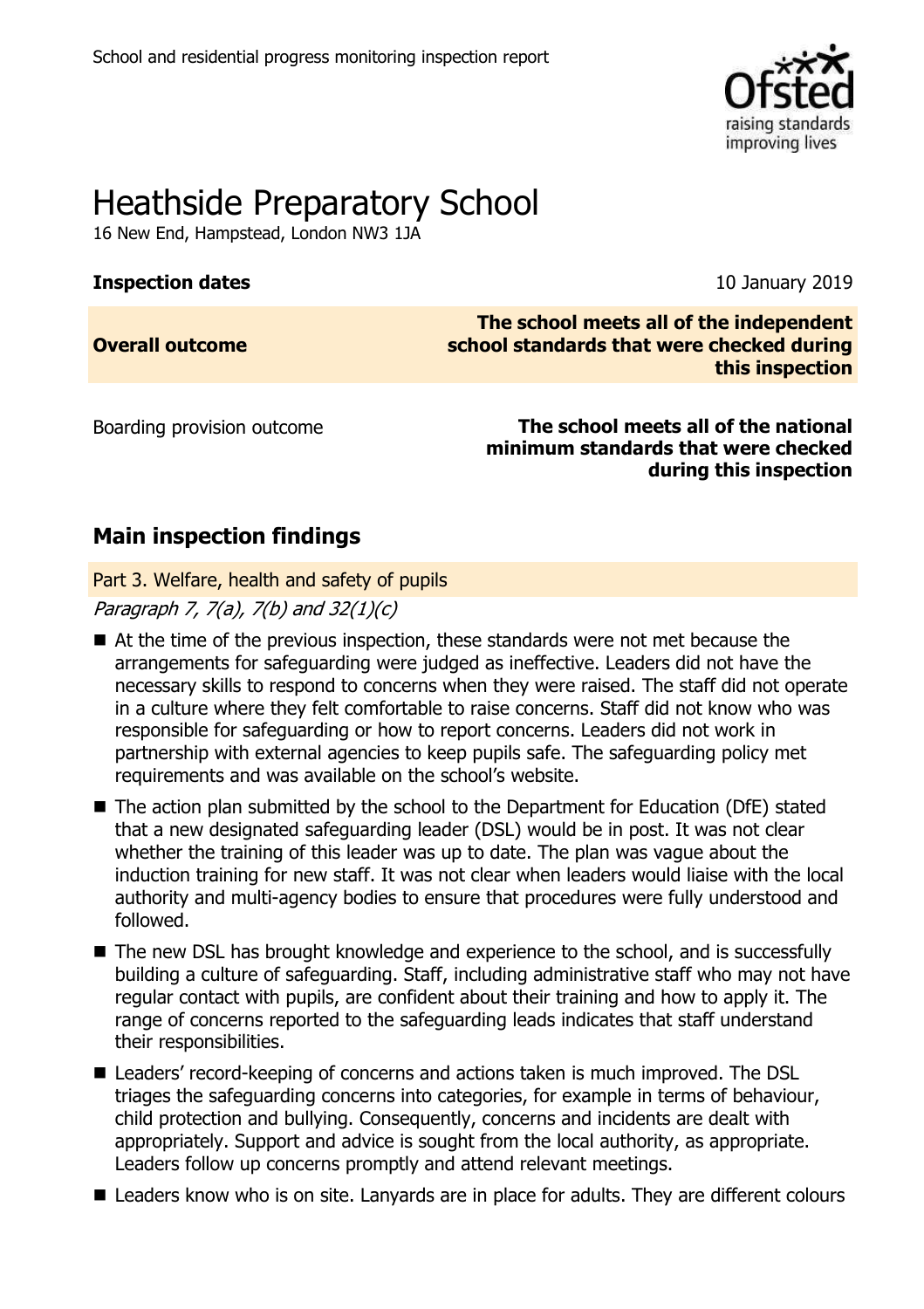

for staff, visitors with full DBS checks and visitors who require supervision. Inspectors saw this system in operation. Pupils are clear about the lanyard system.

- Staff and pupils know that the school is improving and is safer.
- The safeguarding policy meets requirements and is available to parents on the school's website.
- $\blacksquare$  The requirements of these paragraphs are met.

# Paragraph 8, 8(a), 8(b)

- At the time of the last inspection, the standards were not met because leaders and managers had insufficient oversight of boarders' well-being. Arrangements for safeguarding and health and safety were poor. Leaders had not assessed the risks associated with long cords attached to laundry bags that were hanging from door hooks and the boarders' beds. The school failed to respond to concerns raised by boarders. Leaders and staff did not know how to keep pupils safe.
- The action plan submitted by the school to the DfE contained insufficient detail to demonstrate that all the shortfalls identified at the previous inspection would be addressed. There were no identified actions that related specifically to ensuring that concerns raised by boarders would be acted on.
- Safeguarding is effective in the boarding provision and in line with the main school. The long cords in the boarding provision have been changed. New leadership of the boarding provision has ensured that all the requirements are met.
- $\blacksquare$  The requirements of this paragraph are met.

# Paragraph 11, 12, 16, 16(a) and 16(b)

- At the time of the last inspection, the standards were unmet because leaders did not ensure that the premises complied with relevant health and safety legislation, including the Regulatory Reform (Fire Safety) Order 2005. Risk assessments did not consider the unauthorised access to the school from the shared premises: a church, a shop, a synagogue and a Territorial Army base. Fire exits were screwed shut or blocked and fire signage was missing or incorrect. Some fire alarm checks were not carried out.
- The action plan submitted by the school to the DfE identified a range of measures to improve the school's compliance with the relevant fire safety guidance, and an intention to recruit a facilities manager. The plan stated that fire doors would be replaced, and that signage and fire risk assessments would be updated. The action plan identified putting in risk assessments to take account of the shared facilities. However, it was not clear as to the measures that would be taken to tackle the specific issues raised in the inspection report.
- Leaders have worked hard to ensure far greater consistency between sites in applying the health and safety and risk assessment policies. Risk assessments for the buildings are fit for purpose, recently updated, identify hazards and have appropriate control measures in place. Risk assessments for trips and other activities meet requirements.
- Leaders have ensured that fire signage has improved and meets requirements. Checks are undertaken and recorded for alarms, emergency lighting and fire extinguishers. Fire exits are clear. Fire drills take place regularly and are recorded and evaluated in line with the fire safety policy and risk assessment.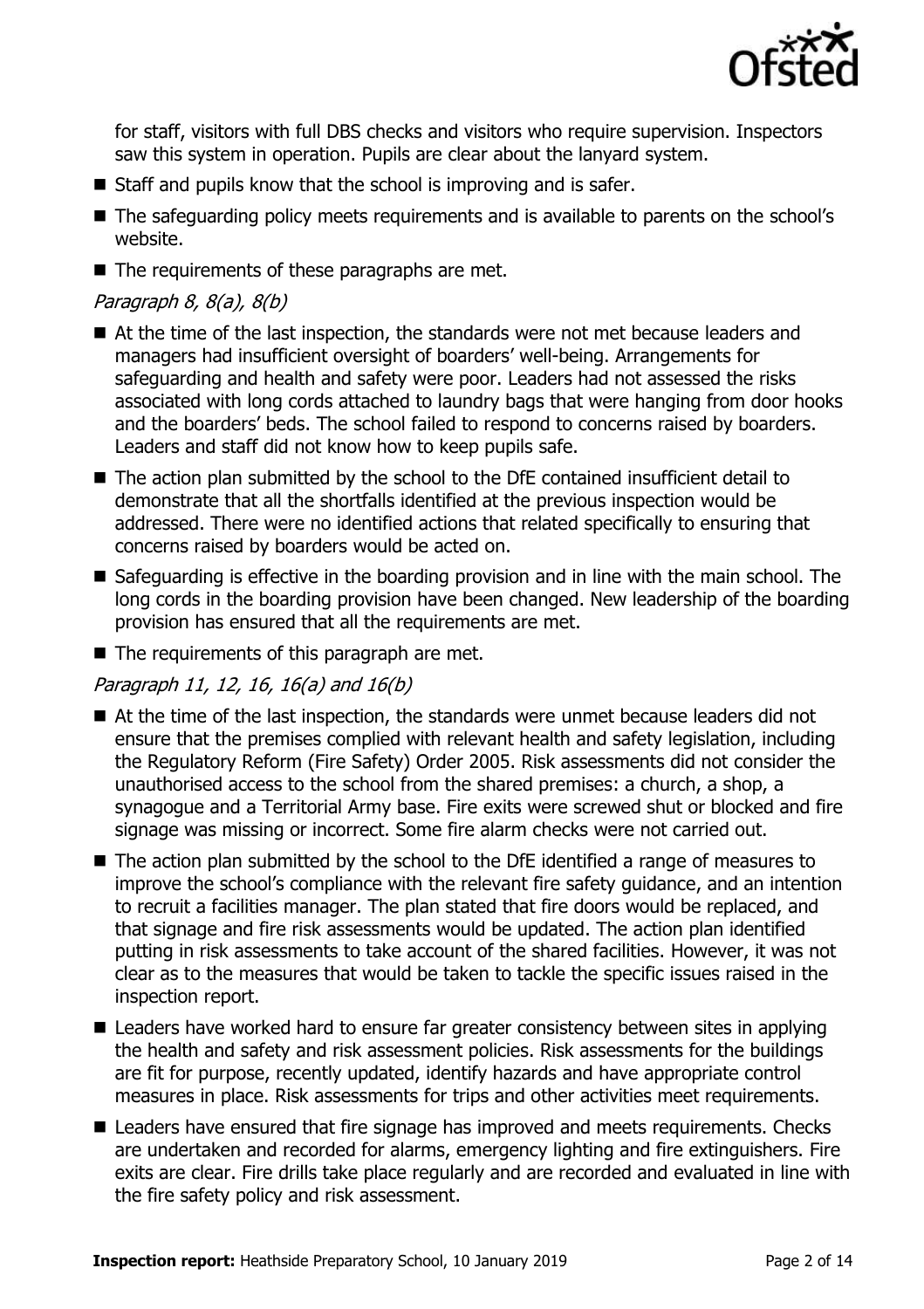

- Leaders have assessed the risks on the school sites, which are used jointly with other users. They have restricted the access of other people on the Territorial Army base, the synagogue and the church. The door between the shop and the school has been bricked up.
- $\blacksquare$  The requirements of these paragraphs are met.

# Paragraph 14

- At the time of the last inspection, the standard was unmet because staff were not deployed effectively to supervise pupils. Staff did not take responsibility for actively managing pupils' behaviour.
- The action plan submitted by the school to the DfE stated that there would be a review of the outdoor play policy and that relevant risk assessments would be completed. Staff would be trained, and regular checks made to ensure that changes were implemented to supervision.
- Staff supervise pupils effectively. The numbers of staff on duty are in line with the duty rotas and pupils say that this is usual practice. Staff engage well with pupils, initiating conversations and encouraging them during activities.
- $\blacksquare$  The requirements of this paragraph are met.

# Paragraph 15

- At the time of the previous inspection, the standard was unmet because the admission and attendance registers were not maintained in line with statutory regulations.
- The action plan submitted by the school to the DfE stated that there would be a follow up for all leavers with the local authority. It identified liaising with the local authority on a termly basis to ensure that any leavers are formally recorded.
- The numbers of leavers and their destinations are now followed up with the local authority. The number of leavers unaccounted for has fallen from 27, at the last inspection, to two recent leavers at this inspection. Staff can demonstrate that they are actively following these pupils up. There is still some lack of clarity about recording as the school develops its procedures for working with the local authority. However, staff follow up pupils diligently, and the admissions register includes all the required information.
- $\blacksquare$  The requirements of this paragraph are met.
- $\blacksquare$  The school meets all the requirements for this part.

# Part 4. Suitability of staff, supply staff, and proprietors

Paragraph 18(2), 18(2)(a), 18(2)(b), 18(2)(c), 18(2)(c)(i), 18(2)(c)(ii), 18(2)(c)(iii), 18(2)(c)(iv), 18(2)(d), 18(2)(e), 18(2)(f) and 18(3)

- At the time of the last inspection, these standards were unmet. This is because staff were allowed to work at the school without having the necessary vetting checks, including those staff appointed to leadership and management positions.
- The action plan submitted by the school to the DfE stated that all appropriate checks for staff in management roles would be completed within the appropriate timeframe. It identifies a review of all staff files to ensure that previous checks have been completed.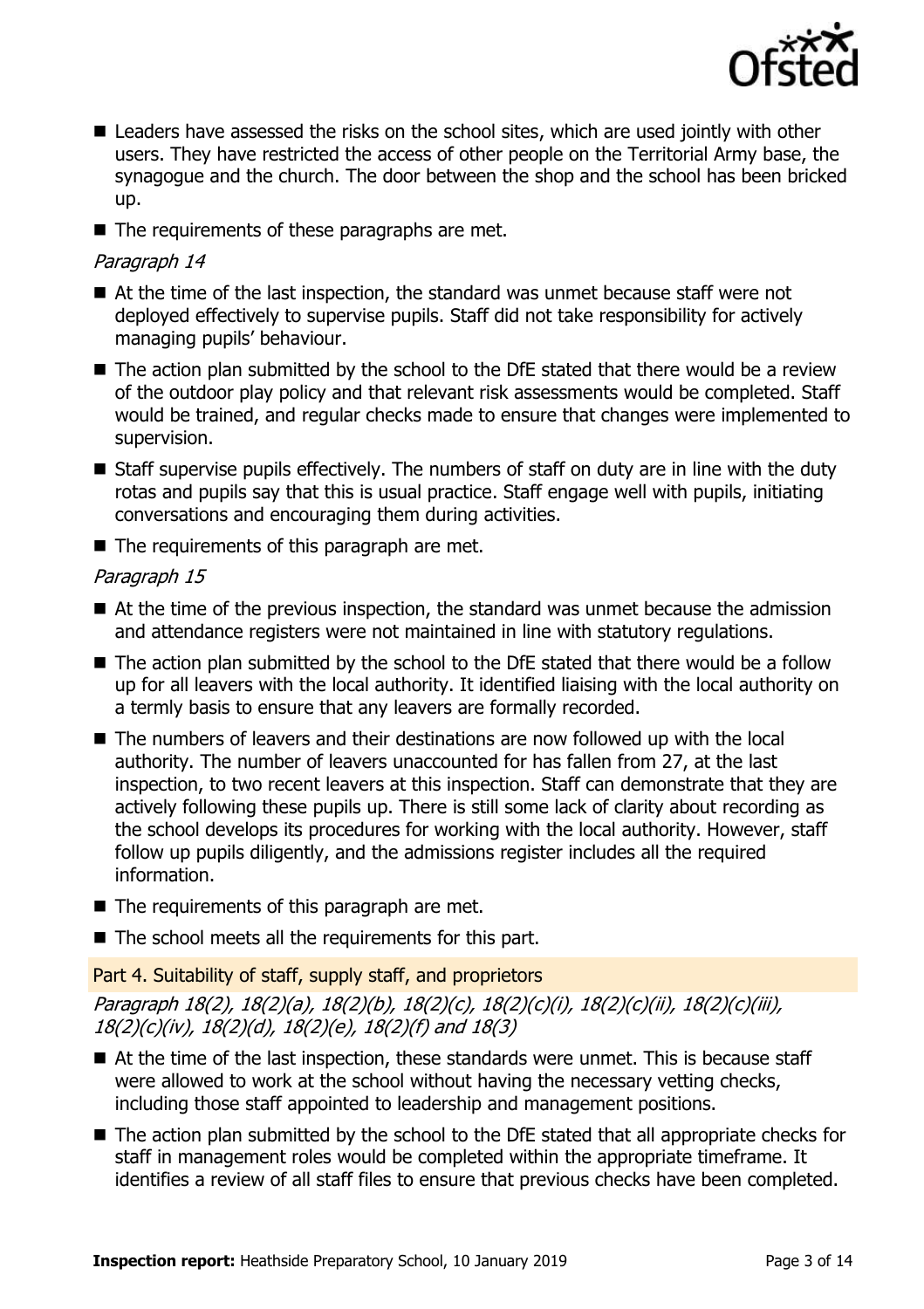

- Human resources (HR) leaders undertook a full audit of recruitment in the autumn term. The safer recruitment policy has been rewritten. There are clear procedures in place to ensure that all checks are completed and recorded before staff start work at the school. Staff files include a cover sheet so that leaders can check quickly and easily which checks have been completed.
- $\blacksquare$  The requirements of this paragraph are met.

Paragraph 19(2), 19(2)(a), 19(2)(a)(i), 19(2)(a)(i)(aa), 19(2)(a)(i)(bb), 19(2)(a)(i)(cc), 19(2)(a)(i)(dd), 19(2)(a)(ii), 19(2)(b), 19(2)(c), 19(2)(d), 19(2)(d)(i), 19(2)(d)(ii), 19(2)(e) and 19(3)

- At the time of the previous inspection, these standards were unmet. This is because leaders did not make sure that agencies supplying staff to the school were carrying out the appropriate checks and recording these, where necessary. Not all staff were supervised when required.
- The action plan submitted by the school to the DfE stated that all checks on agency staff would be completed. Procedures for working with agencies would be reviewed so that they were compliant with safer recruitment guidance.
- HR leaders have introduced new procedures for employing agency staff in a range of roles. They are proactive in ensuring that they get the information they need from agencies, and they record it and carry out their own checks, where required.
- $\blacksquare$  The requirements of this paragraph are met.

Paragraph 21(1); 21(2); 21(3); 21(3)(a); 21(3)(a)(i); 21(3)(a)(ii); 21(3)(a)(iii); 21(3)(a)(iv); 21(3)(a)(v); 21(3)(a)(vi); 21(3)(a)(vii); 21(3)(a)(viii); 21(3)(b); 21(4); 21(5); 21(5)(a); 21(5)(a)(i); 21(5)(a)(ii); 21(5)(b); 21(5)(c).

- At the last inspection, these standards were unmet because leaders had not ensured that the single central record (SCR) of staff vetting checks was complete and accurate.
- $\blacksquare$  The action plan submitted by the school to the DfE stated that the local authority template would be used to record the vetting checks on staff to ensure compliance for the single central record.
- Leaders have a strong knowledge of legislation and safeguarding guidance. They have developed effective procedures to ensure that the SCR is thorough, accurate and up to date.
- $\blacksquare$  The requirements of this paragraph are met.
- The school meets all the requirements for this part that were checked.

Part 5. Premises of and accommodation at schools

# Paragraph 25, 27 and 27(b)

- At the time of the last inspection, the standards were unmet because the premises were not maintained to a standard that was sufficient to ensure the safety of pupils. Checks on the premises were not carried out. Leaders did not take appropriate action to reduce the risks of hazards to pupils. The external lighting at the lower-school site was insufficient.
- The action plan submitted by the school to the DfE stated that the facilities team would carry out a review of the external lighting. It identified visual inspections of external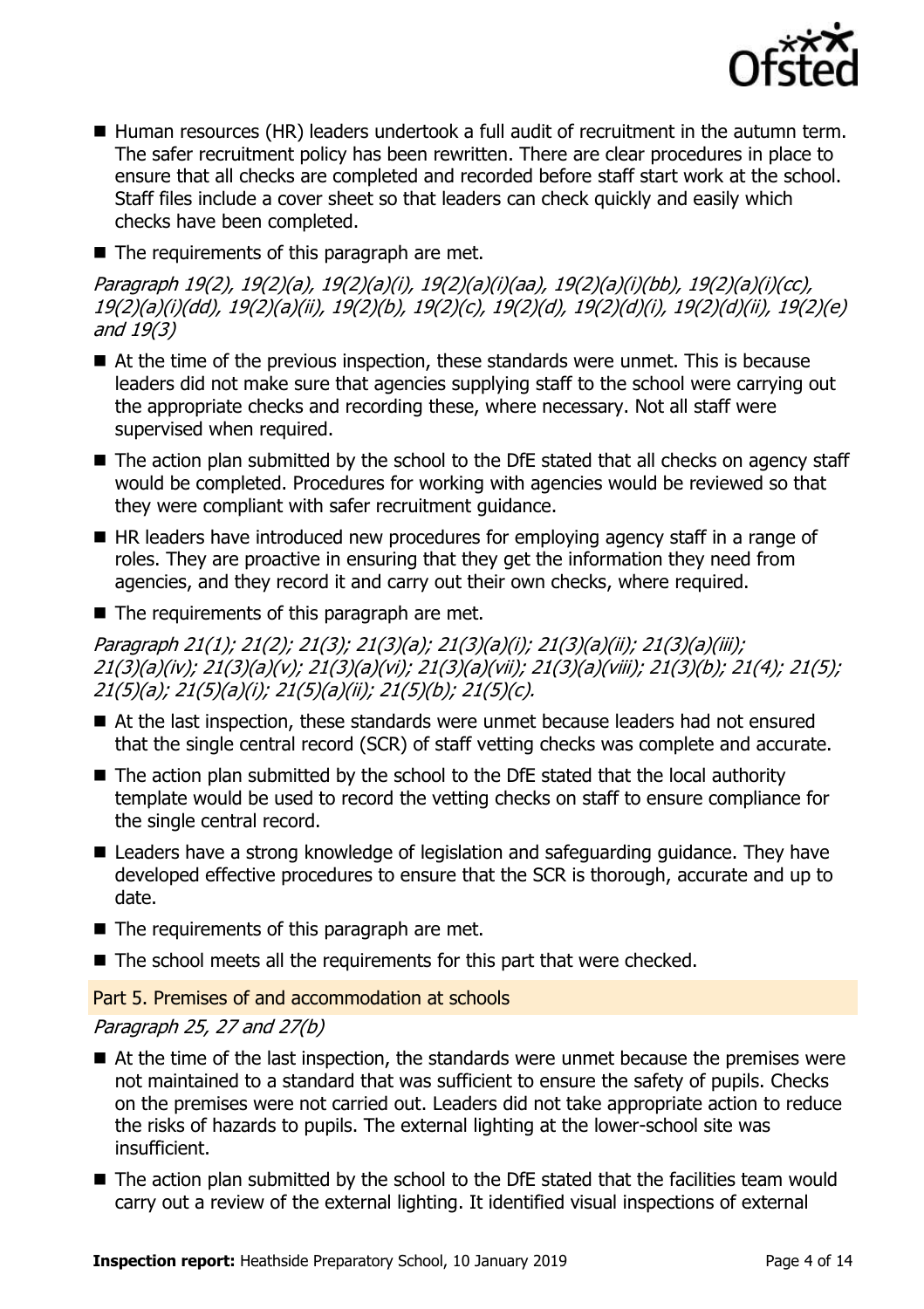

lighting after dark, and external checks to determine minimum safe levels of lighting. However, it was not clear that the measures to identify and reduce risks would be sufficient to improve the safety of the premises.

- Leaders have prioritised key aspects of the buildings, and significant improvements have taken place. Risk assessments for the buildings are fit for purpose, recently updated, identify hazards and have appropriate control measures in place. Regular checks take place to identify any buildings maintenance which needs to be addressed. These improvements in health and safety practice are having a positive impact. Working external lighting is in place.
- $\blacksquare$  The requirements of these paragraphs are met.
- The school meets all the requirements for this part that were checked.

## **Boarding Provision**

The national minimum standards that were assessed during this inspection

## Standard 11.1

- **Pupils and boarders report that they feel safe in school and boarding. They have positive** relationships with staff and each other.
- Staff know the boarders well and are vigilant. They communicate well with each other and with leaders to ensure that all concerns are reported and recorded.
- The school takes appropriate action in response to welfare concerns relating to pupils and boarders. They work effectively in partnership with parents and the professional safeguarding network, when necessary.
- The designated safeguarding lead for the school and the head of boarding demonstrate good knowledge of child protection and safeguarding. They are both experienced in their roles and have recently updated their training.

# Standard 13.1, 13.4 and 13.5

- The headteacher has appointed several experienced and competent staff to carry out key senior leadership roles within the school and boarding provision. The senior leadership team has clear lines of accountability and responsibilities. They meet regularly to report on progress and to identify areas for development. Their combined efforts have led to significant improvements in the quality of care and the safeguarding systems within the school and boarding.
- The school has appointed an experienced chair of governors and has clear plans to recruit a new governing body with a range of skills and experience. The new governing body will be well placed to promote improvement and provide constructive challenge to the leadership and management of the school and boarding provision.
- Leaders have made significant improvements since the previous inspection. All the national minimum standards for Boarding Schools (2015) that were examined at this inspection are met.

### Standard 14.1

■ The school has appointed a new human resources manager. She has addressed the shortfalls in relation to safer recruitment practice that were identified at the previous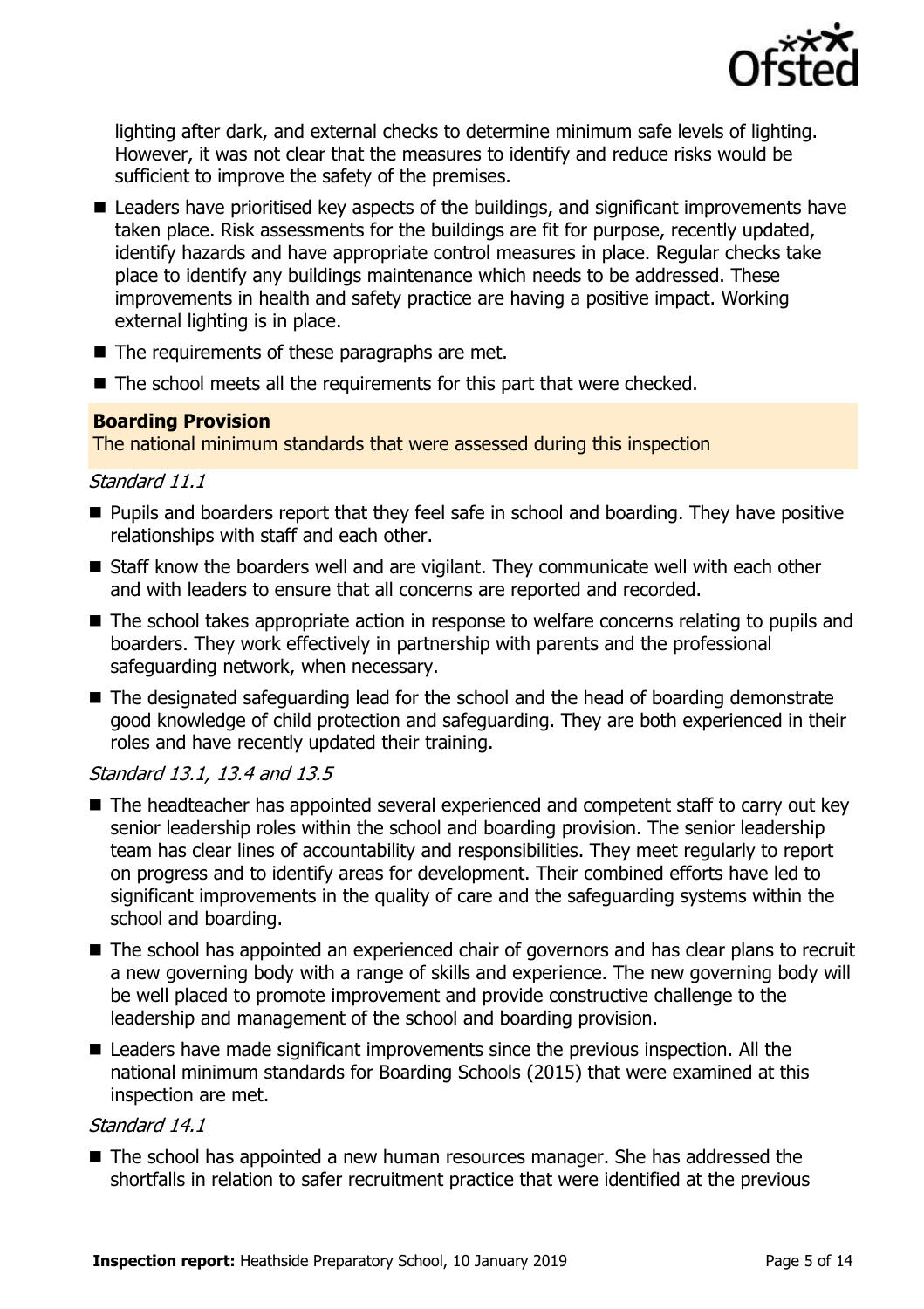

inspection.

# Standard 18.1 and 18.2

- Boarders report that they can confide in staff if they have any concerns. They have an independent listener who is available to them if they wish to report concerns in confidence.
- Boarding staff meet regularly with boarders to ascertain their views and opinions. They use these views to shape and improve the service. Boarders report that they do not have any complaints or concerns in relation to school or boarding.
- Complaints are clearly recorded, and the school and boarding provision follow agreed procedures in response to complaints. When necessary, they report complaints and concerns to the relevant safeguarding body.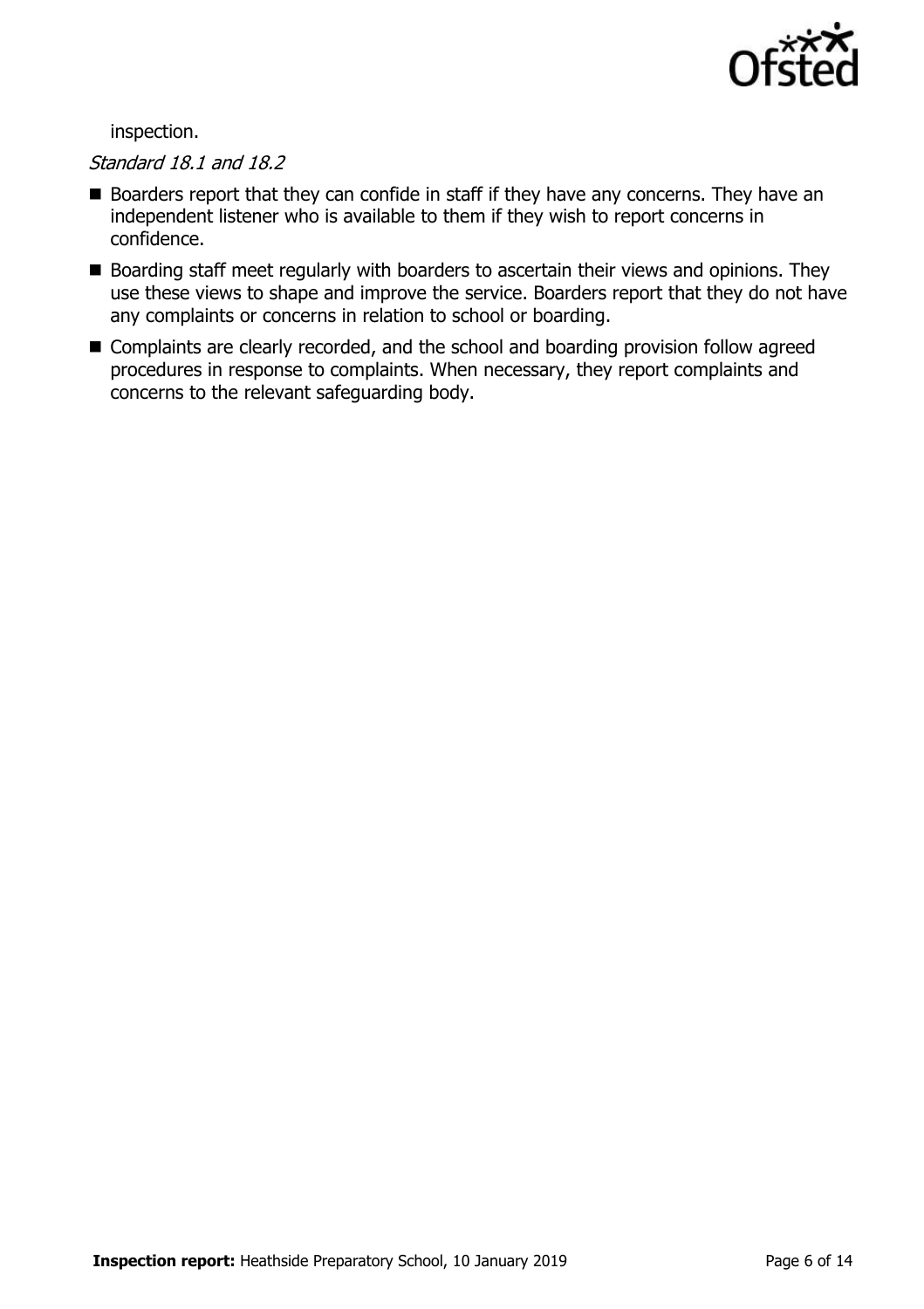

# **Compliance with regulatory requirements and national minimum standards for residential special schools**

The school meets the requirements of the schedule to the Education (Independent School Standards) Regulations 2014 ('the independent school standards'), the national minimum standards for boarding schools and associated requirements that were checked during this inspection. This included the standards and requirements that the school was judged to not comply with at the previous inspection. Not all of the standards and associated requirements were checked during this inspection.

# **The school now meets the following independent school standards**

- The proprietor ensures that arrangements are made to safeguard and promote the welfare of pupils at the school; and such arrangements have regard to any guidance issued by the Secretary of State. Arrangements for meeting the standard contained in paragraph 7 are published on the school's internet website or, where no such website exists, are provided to parents on request; (paragraph  $7$ ,  $7(a)$ ,  $7(b)$  and  $32(1)(c)$ ).
- Where section 87(1) of the 1989 Act applies in relation to a school, the standard in this paragraph is met if the proprietor ensures that arrangements are made to safeguard and promote the welfare of boarders while they are accommodated at the school; and such arrangements have regard to the National Minimum Standards for Boarding Schools (paragraph  $8, 8(a)$  and  $8(b)$ ).
- The proprietor ensures that relevant health and safety laws are complied with by the drawing up and effective implementation of a written health and safety policy (paragraph 11).
- The proprietor ensures compliance with the Regulatory Reform (Fire Safety) Order 2005 (paragraph 12).
- The standard in this paragraph is met if the proprietor ensures that pupils are properly supervised through the appropriate deployment of school staff (paragraph 14).
- The proprietor ensures that an admission and attendance register is maintained in accordance with the Education (Pupil Registration) (England) Regulations 2006 (paragraph 15).
- The proprietor ensures that the welfare of pupils at the school is safeguarded and promoted by the drawing up and effective implementation of a written risk assessment policy; and appropriate action is taken to reduce risks that are identified (paragraph 16, 16(a) and 16(b)).
- No such person is barred from regulated activity relating to children in accordance with section 3(2) of the 2006 Act where that person is or will be engaging in activity which is regulated activity within the meaning of Part 1 of Schedule 4 to that Act; no such person carries out work, or intends to carry out work, at the school in contravention of a prohibition order, an interim prohibition order, or any direction made under section 128 of the 2008 Act or section 142 of the 2002 Act, or any disqualification, prohibition or restriction which takes effect as if contained in either such direction (paragraph 18(2), 18(2)(a) and 18(2)(b)).
- The proprietor carries out appropriate checks to confirm in respect of each such person, the person's identity; the person's medical fitness; the person's right to work in the United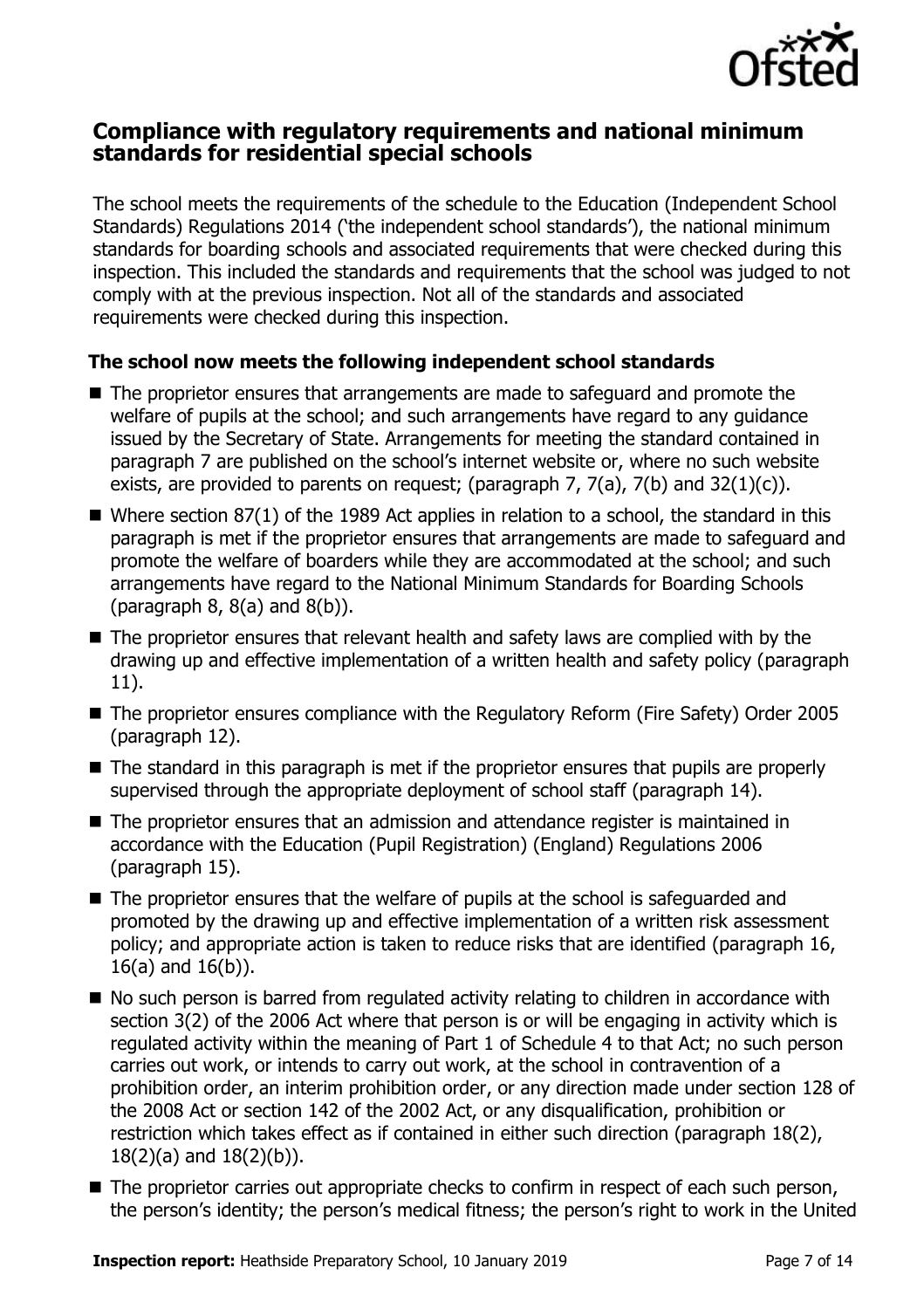

Kingdom; and where appropriate, the person's qualifications (paragraph 18(2)(c)(i), 18(2)(c)(iii) and 18(2)(c)(iv)).

- The proprietor ensures that, where relevant to any such person, an enhanced criminal record check is made in respect of that person and an enhanced criminal record certificate is obtained before or as soon as practicable after that person's appointment; in the case of any person for whom, by reason of that person living or having lived outside the United Kingdom, obtaining such a certificate is not sufficient to establish the person's suitability to work in a school, such further checks are made as the proprietor considers appropriate, having regard to any guidance issued by the Secretary of State; and in the case of staff who care for, train, supervise or are in charge of boarders, in addition to the matters specified in paragraphs (a) to (e), the proprietor checks that Standard 14 of the National Minimum Standards for Boarding Schools or, where applicable, Standard 14 of the National Minimum Standards for Residential Special Schools is complied with (paragraph 18(2)(d), 18(2)(e) and 18(2)(f)).
- $\blacksquare$  The checks referred to in sub-paragraphs (2)(c) and (except where sub-paragraph (4) applies) (2)(e) must be completed before a person's appointment (paragraph 18(3)).
- The standard in this paragraph is met if a person offered for supply by an employment business to the school only begins to work at the school if the proprietor has received written notification from the employment business in relation to that person; that the checks referred to in paragraph 21(3)(a)(i) to (iv), (vii) and (b) have been made to the extent relevant to that person; that, where relevant to that person, an enhanced criminal record check has been made and that it or another employment business has obtained an enhanced criminal record certificate in response to such a check; if the employment business has obtained such a certificate before the person is due to begin work at the school, whether it disclosed any matter or information; and that, where that person is one for whom, by reason of that person living or having lived outside the United Kingdom, obtaining such a certificate is not sufficient to establish the person's suitability to work in a school, it or another employment business has obtained such further checks as appropriate, having regard to any guidance issued by the Secretary of State; and a copy of any enhanced criminal record certificate obtained by an employment business before the person is due to begin work at the school (paragraph 19(2), 19(2)(a), 19(2)(a)(i), 19(2)(a)(i)(aa), 19(2)(a)(i)(bb), 19(2)(a)(i)(cc), 19(2)(a)(i)(dd) and 19(2)(a)(ii)).
- The standard in this paragraph is met if a person offered for supply by an employment business only begins work at the school if the proprietor considers that the person is suitable for the work for which the person is supplied; before a person offered for supply by an employment business begins work at the school the person's identity is checked by the proprietor of the school (irrespective of any such check carried out by the employment business before the person was offered for supply) (paragraph 19(2)(b) and 19(2)(c)).
- The proprietor, in the contract or other arrangements which the proprietor makes with any employment business, requires the employment business to provide the notification referred to in paragraph (a)(i); and a copy of any enhanced criminal record certificate which the employment business obtains, in respect of any person whom the employment business supplies to the school; and except for those persons to whom sub-paragraph (4) applies, in the case of supply staff who care for, train, supervise or are in charge of boarders, the proprietor checks that the relevant parts of Standard 14 of the National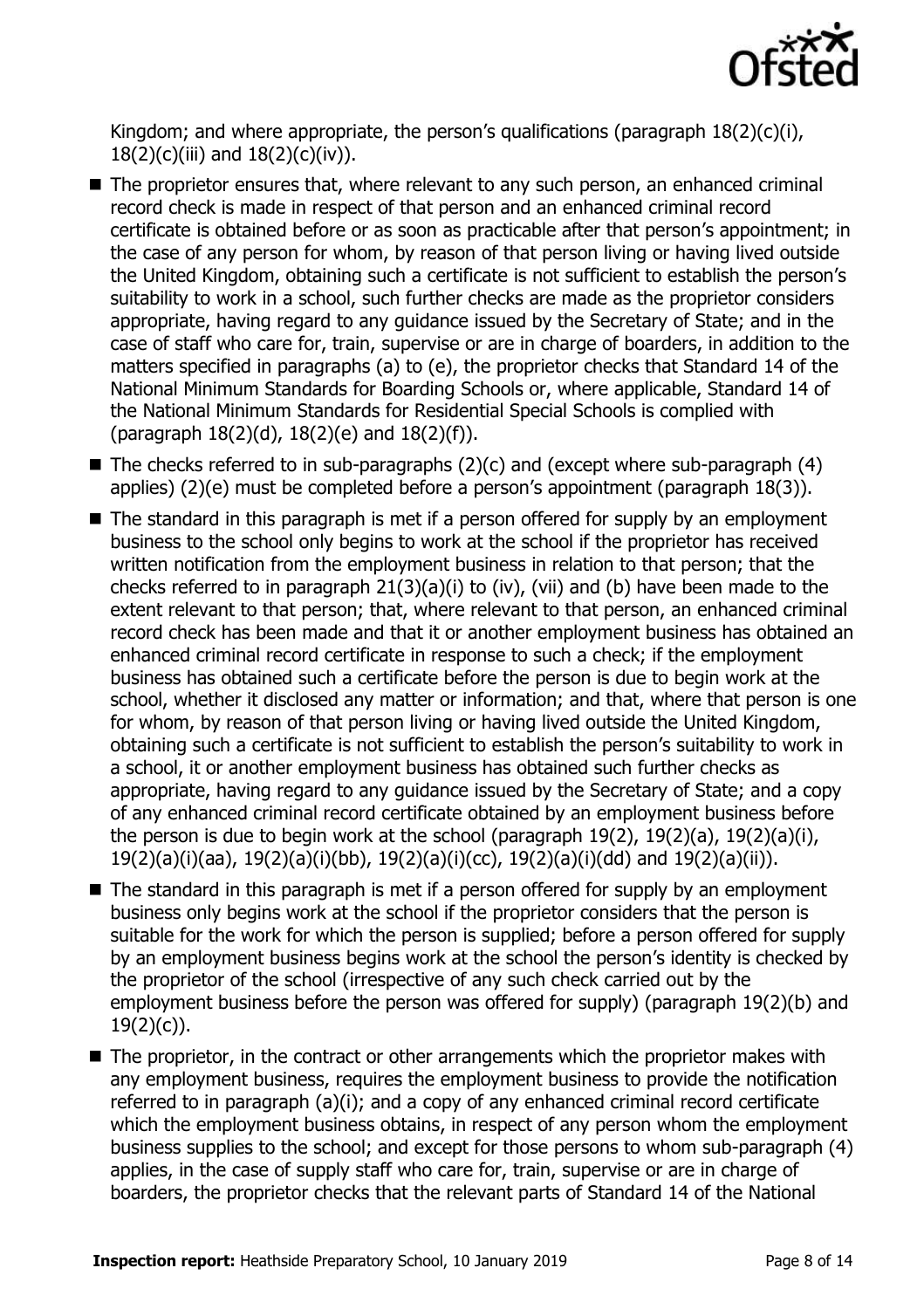

Minimum Standards for Boarding Schools or, where applicable, Standard 14 of the National Minimum Standards for Residential Special Schools are complied with (paragraph 19(2)(d), 19(2)(d)(i), 19(2)(d)(ii) and 19(2)(e)).

- Except in the case of a person to whom sub-paragraph (4) applies, the certificate referred to in sub-paragraph (2)(a)(i)(bb) must have been obtained not more than 3 months before the date on which the person is due to begin work at the (paragraph 19(3)).
- The standard in this paragraph is met if the proprietor keeps a register, which shows such of the information referred to in sub-paragraphs (3) to (7) as is applicable to the school in question. The register referred to in sub-paragraph (1) may be kept in electronic form, provided that the information so recorded is capable of being reproduced in legible form (paragraph 21(1) and 21(2)).
- The information referred to in this sub-paragraph is in relation to each member of staff ("S") appointed on or after 1st May 2007, whether S's identity was checked; a check was made to establish whether S is barred from regulated activity relating to children in accordance with section 3(2) of the 2006 Act; a check was made to establish whether S is subject to any direction made under section 128 of the 2008 Act or section 142 of the 2002 Act or any disqualification, prohibition or restriction which takes effect as if contained in such a direction; checks were made to ensure, where appropriate, that S had the relevant qualifications; an enhanced criminal record certificate was obtained in respect of S; checks were made pursuant to paragraph 18(2)(d); a check of S's right to work in the United Kingdom was made; and checks were made pursuant to paragraph 18(2)(e) (paragraph 21(3), 21(3)(a), 21(3)(a)(i), 21(3)(a)(ii), 21(3)(a)(iii), 21(3)(a)(iii) 21(3)(a)(iv), 21(3)(a)(v), 21(3)(a)(vi), 21(3)(a)(vii) and 21(3)(a)(viii), 21(4) 21(5); 21(5)(a); 21(5)(a)(i); 21(5)(a)(ii); 21(5)(b); 21(5)(c).
- The proprietor ensures that the school premises and the accommodation and facilities provided therein are maintained to a standard such that, so far as is reasonably practicable, the health, safety and welfare of pupils are ensured (paragraph 25).
- The proprietor ensures that external lighting is provided in order to ensure that people can safely enter and leave the school premises (paragraph 27 and 27(b)).

# **The school now meets the following national minimum standards for boarding schools**

- The school must ensure that arrangements are made to safeguard and promote the welfare of pupils at the school; and such arrangements have regard to any guidance issued by the Secretary of State (NMS 11.1).
- The school's governing body and/or proprietor monitors the effectiveness of the leadership, management and delivery of the boarding and welfare provision in the school and takes appropriate action where necessary (NMS 13.1).
- The school's leadership and management consistently fulfil their responsibilities (NMS 13.4).
- The school's leadership and management and governance actively promote the well-being of pupils (NMS 13.5).
- Schools operate safe recruitment and adopt recruitment procedures in the line with the regulatory requirements and having regard to relevant guidance issued by the Secretary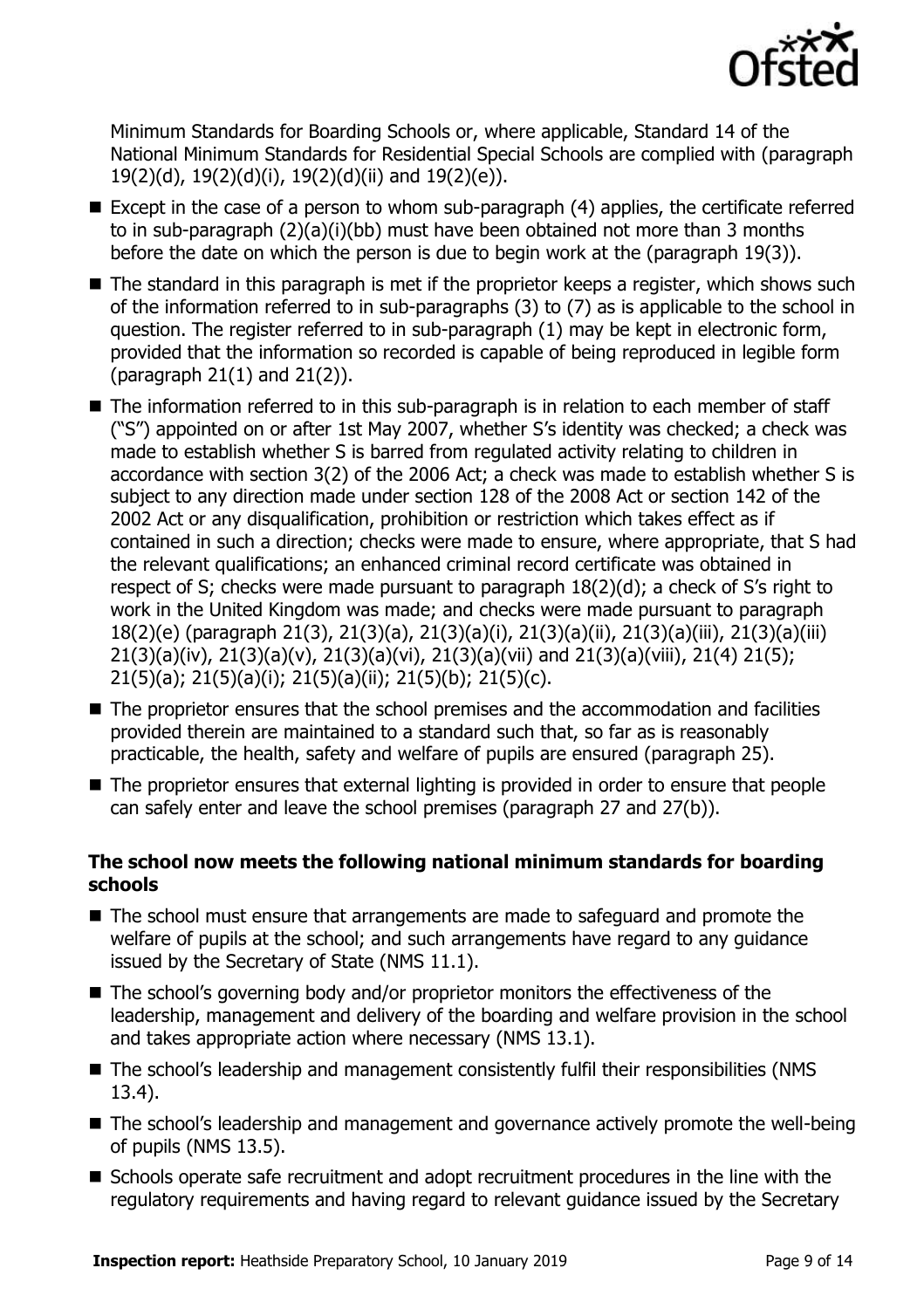

of State (ISS paragraphs 18(2)-21(7)(b)) (NMS 14.1).

- The school has, and follows, an appropriate policy on responding to complaints that is compliant with the relevant regulatory standards (ISS paragraphs 33–33(k)) (NMS 18.1)
- The school's written record of complaints identifies those complaints relating to boarding provision, and action taken by the school as a result of those complaints (regardless of whether they are upheld) (NMS 18.2).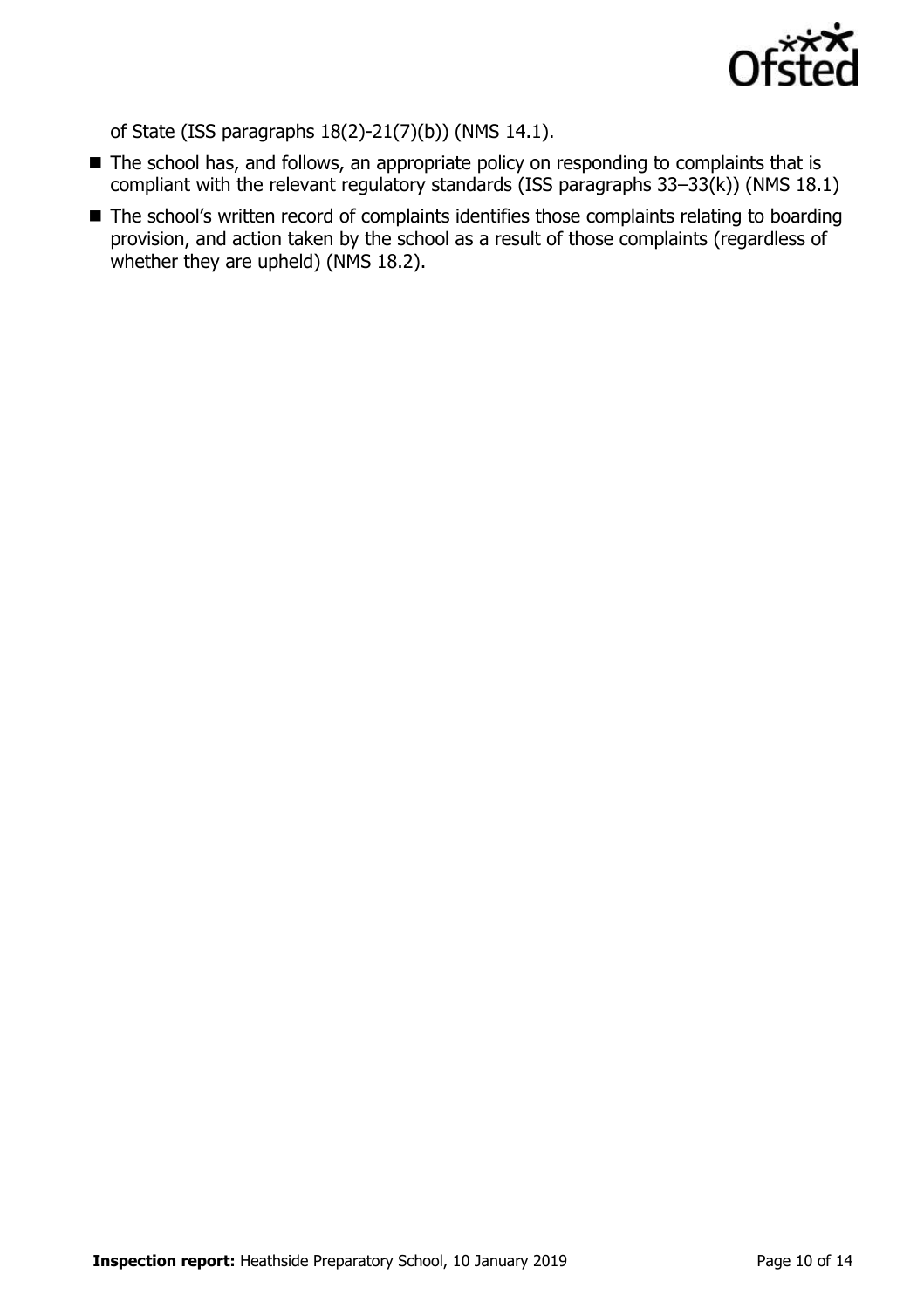

# **School details**

| Unique reference number             | 100078   |
|-------------------------------------|----------|
| Social care unique reference number | 1280475  |
| DfE registration number             | 202/6360 |
| <b>Inspection number</b>            | 10089316 |

This inspection was carried out under section 109(1) and (2) of the Education and Skills Act 2008, the purpose of which is to advise the Secretary of State for Education about the school's suitability for continued registration as an independent school.

The inspection of residential provision was carried out under the Children Act 1989, as amended by the Care Standards Act 2000, having regard to the national minimum standards for residential special schools.

| Type of school                       | Other independent school    |
|--------------------------------------|-----------------------------|
| <b>School status</b>                 | Independent boarding school |
| Age range of pupils                  | 2 to 14                     |
| Gender of pupils                     | Mixed                       |
| Number of pupils on the school roll  | 497                         |
| Number of part-time pupils           | 18                          |
| Number of boarders on roll           | 21                          |
| Proprietor                           | <b>Remus White Ltd</b>      |
| <b>Headteacher</b>                   | Ms Melissa Remus Elliot     |
| Annual fees (day pupils)             | £9,000 to £18,600           |
| Annual fees (boarders)               | Not available               |
| Telephone number                     | 020 3058 4011               |
| Website                              | www.heathsideprep.co.uk     |
| <b>Email address</b>                 | info@heathsideprep.co.uk    |
| Date of previous standard inspection | 19-21 September 2017        |

# **Information about this school**

■ Heathside Preparatory School is an independent school for girls and boys in the London Borough of Camden.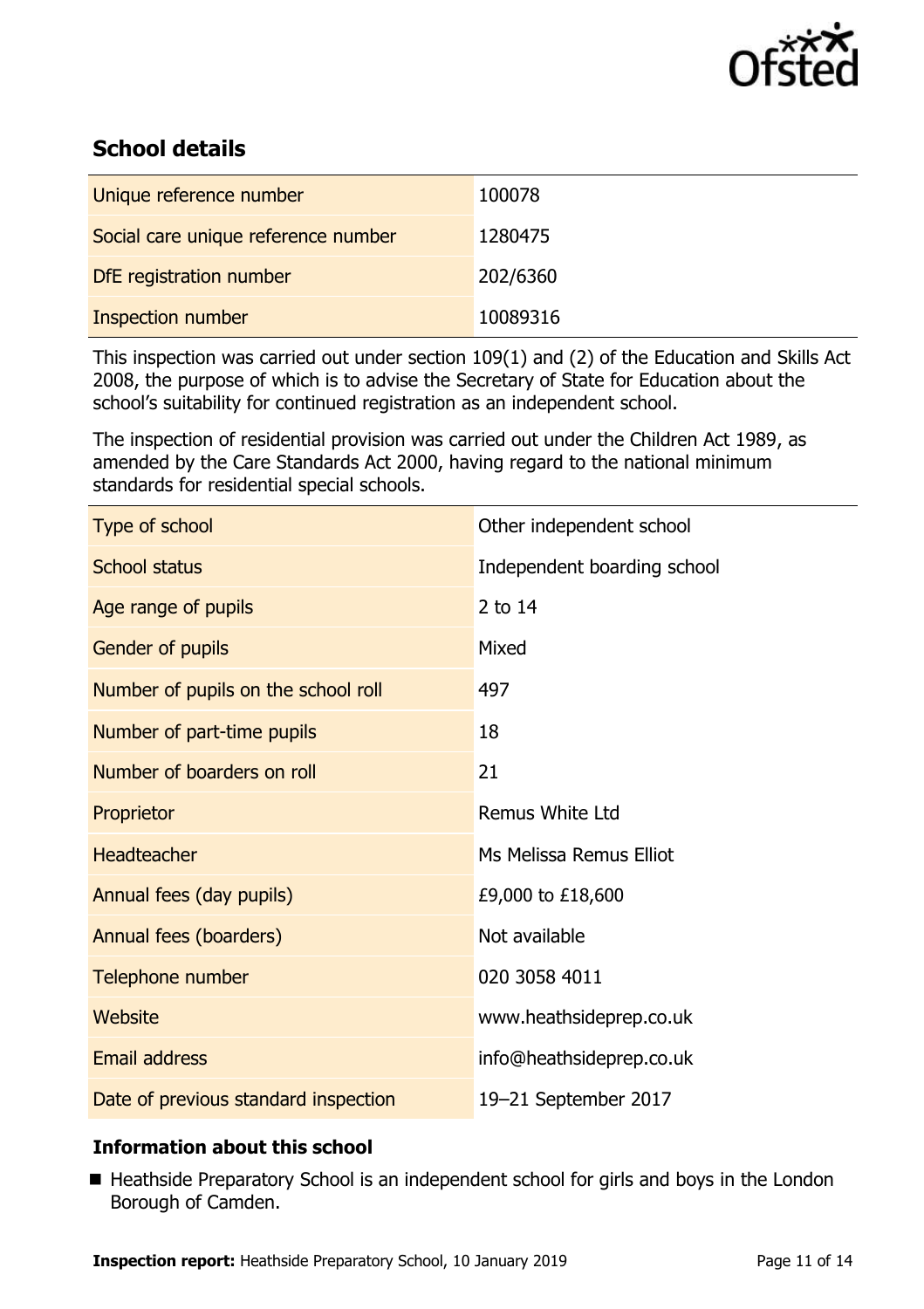

- The school is registered for up to 600 pupils between the ages of two to 14. There are currently 497 pupils on roll.
- The school operates across six sites, all of which are in Hampstead, London, NW3. The boarding provision is located at the premises used by the upper school at West Heath Road. The lower school is located at 84A Heath Street. The middle school is at 16 New End. Year 5 and 6 pupils attend the premises at The Old White Bear, the synagogue and the Territorial Army Centre in Hampstead.
- The school makes use of local parks for outdoor space, including for the teaching of physical education.
- The school opened a boarding provision in January 2018 for boys and girls aged eight years and over.
- The previous full standard inspection took place in September 2017, where the overall judgement was outstanding.
- There have been several recent changes in school leadership, and new appointments have been made. A head of boarding, the designated safeguarding lead, who is also a coheadteacher, another co-headteacher and a human resources (HR) manager, all started work at the start of the autumn term, 2018. A new health and safety manager has been appointed and is due to start work shortly.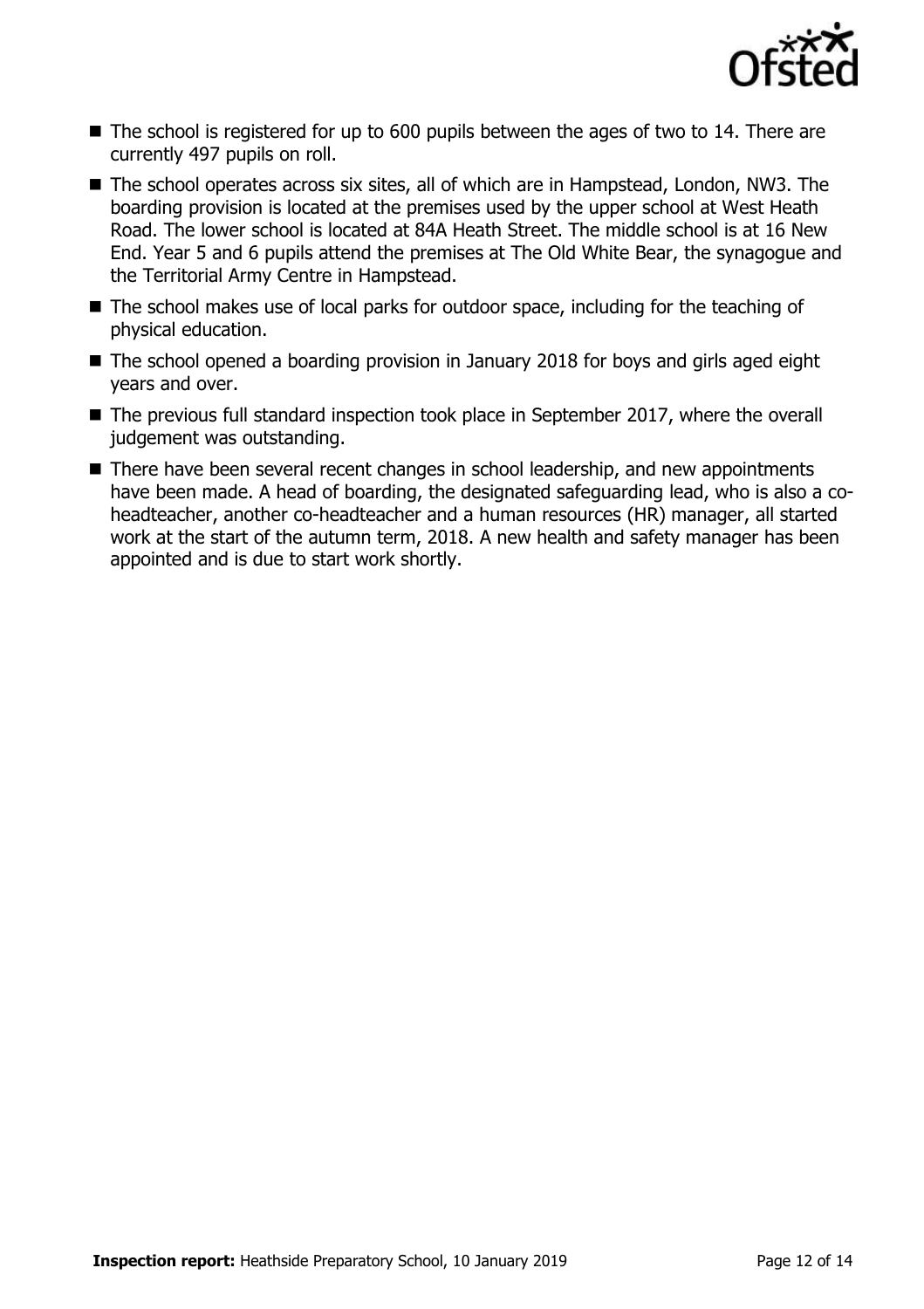

# **Information about this inspection**

- This inspection was carried out at the request of the registration authority for independent schools. The purpose of the inspection was to monitor the progress the school has made in meeting the independent school standards and other requirements that it was judged not to comply with at its previous inspection.
- This was the first monitoring inspection since the emergency inspection in September 2018.
- $\blacksquare$  The inspection took place without notice.
- The inspection focused on Parts 3, 4 and 5 of the independent school standards.
- $\blacksquare$  The inspectors toured all six premises, including the boarding provision.
- The inspectors talked informally with pupils at lunchtime and in lessons. The social care regulatory inspector met with boarders.
- An inspector met with a group of parents.
- Inspectors talked informally with staff around the school.
- $\blacksquare$  Meetings were held with the headteacher, the head of boarding, the designated safeguarding lead and the HR manager. Inspectors also talked with staff who manage the sites, admissions and attendance.
- The inspectors also gathered evidence from the local authority designated officers for safeguarding in Camden and Barnet.
- The inspectors scrutinised a range of documentation for the school and boarding. This included the single central record of staff pre-employment checks, safeguarding records, the admissions register, risk assessments and health and safety documentation.

# **Inspection team**

| Janet Hallett, lead inspector | Her Majesty's Inspector          |
|-------------------------------|----------------------------------|
| John Seal                     | Senior Her Majesty's Inspector   |
| Lee Kirwin                    | Social Care Regulatory Inspector |